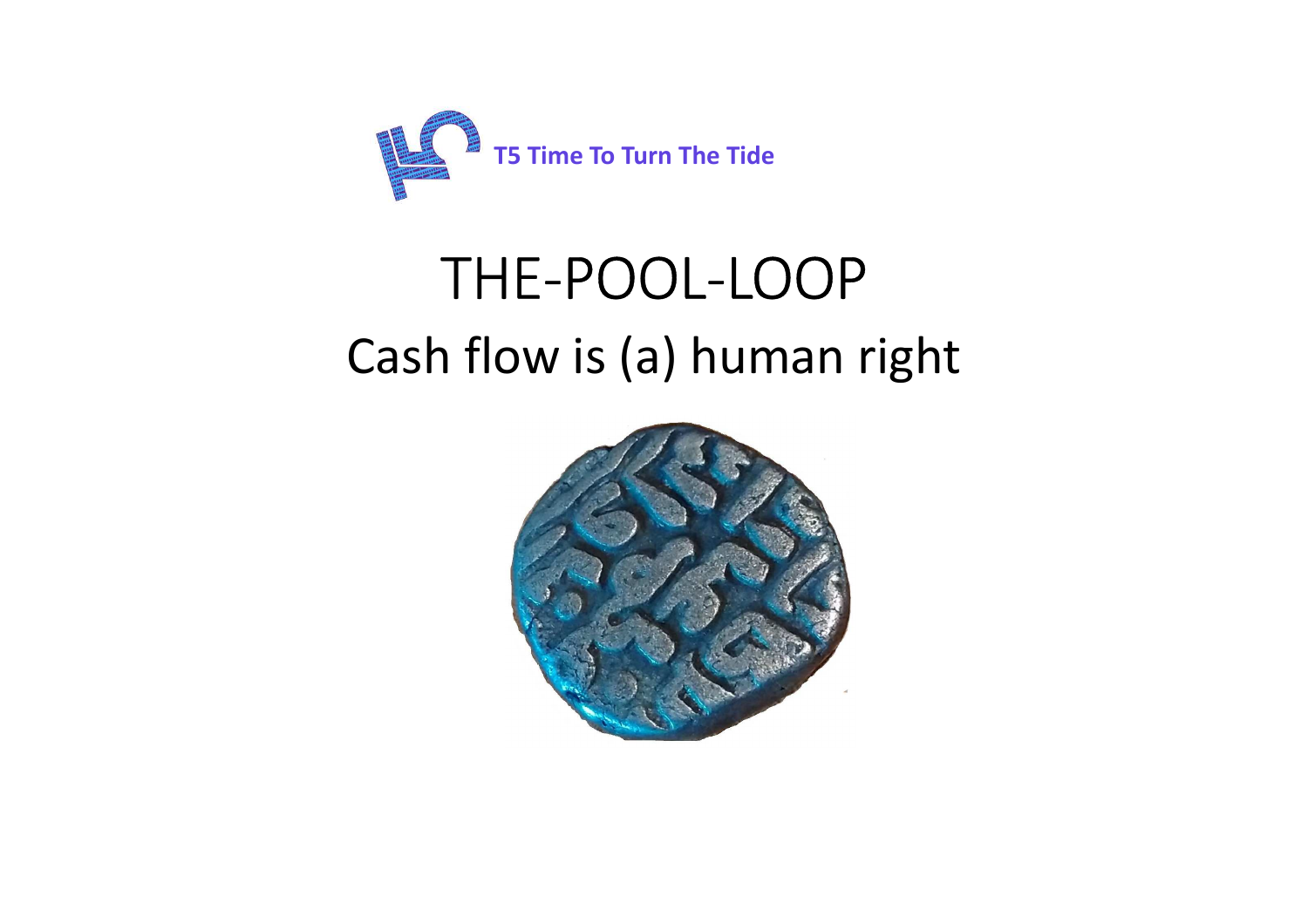For Aristotle, **currency is a symbol of collective belonging**. Money structures social links thru three payment system rules:

- •Money as unit of account defines the space where all commodities can be traded.
- •Money as liquid debts accepted by third parties.
- •Money to pay debts, the finality of payments, which is the realization of value.

At the most abstract level, **you must think of money as a language**: what gives meaning to others. Because the community is what makes the individual exist and money is a fundamental belonging relationship. The number's language is called value, its grammar is accounting.

We can therefore say that **money is the fundamental institution that organizes social links** within the society. It is what society gives to each of us, thru payments, judging what we brought to it.

## **2020-05-15 Michel Aglietta, La vraie richesse des nations est leur capital public**

 https://www.lemonde.fr/idees/article/2020/05/15/michel-aglietta-la-vraie-richesse-des-nations-est-leur-capitalpublic\_6039727\_3232.html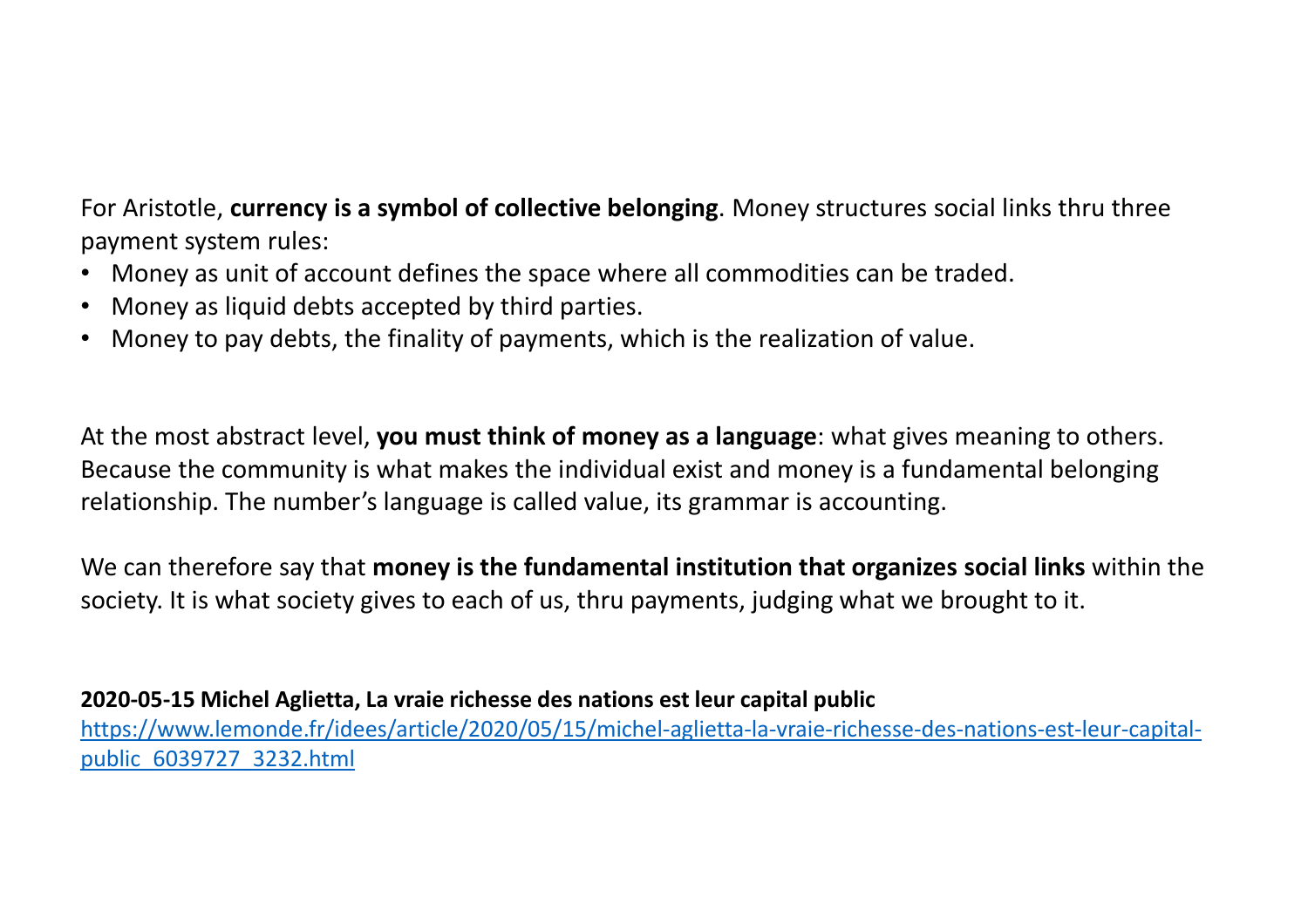# A micro tax on any transaction

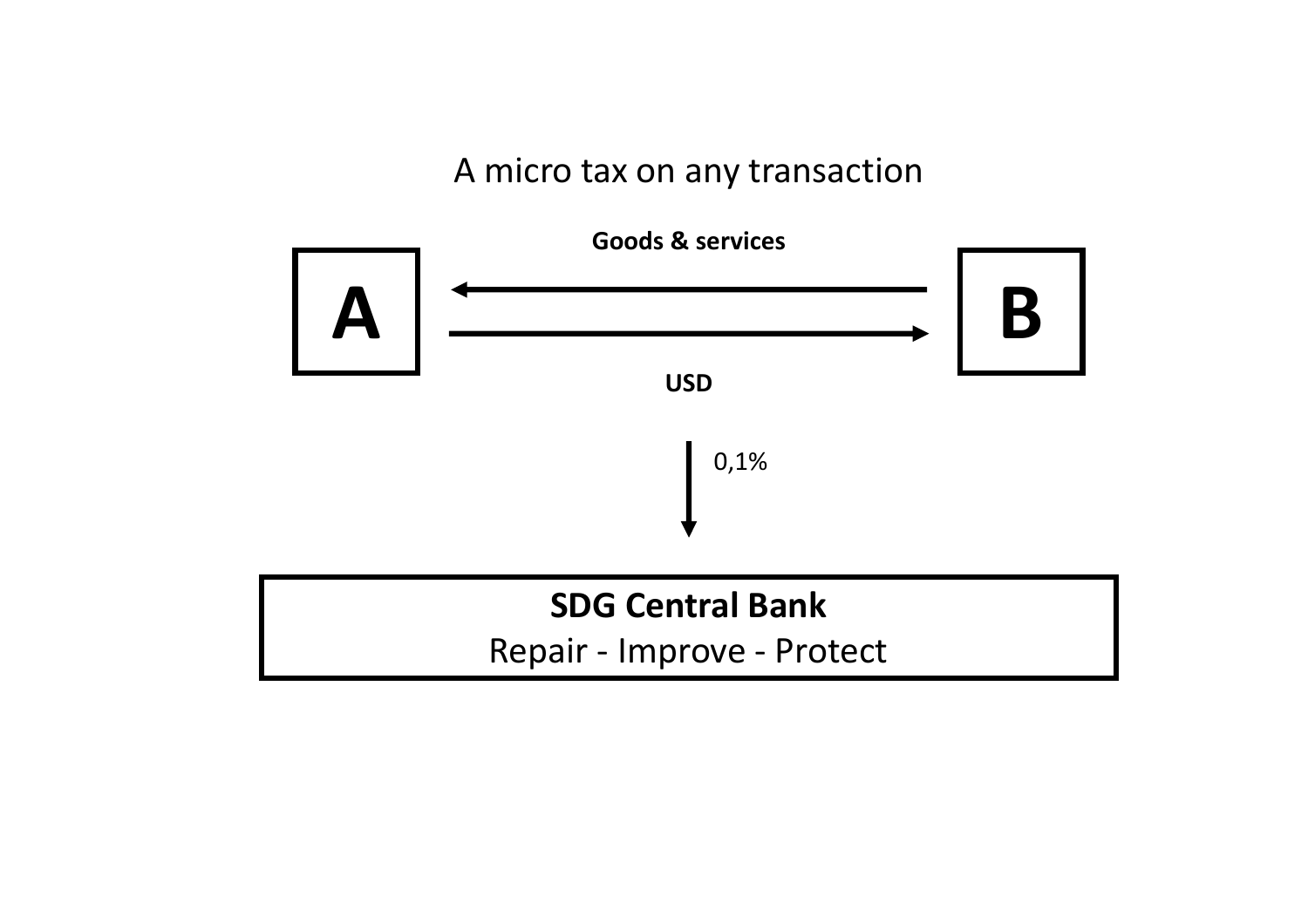

THE-POOL-LOOP-FLOWS



Six stakeholders:Organized as a SCIC Société coopérative d'intérêt collectif https://fr.wikipedia.org/wiki/Societe\_cooperative\_d'interet\_collectif

Each college (government, philanthropy, etc.) as 1 vote.Majority =  $4/6$ 

The SDG-CB *pools* various flows and redirects them towards:NGOs doing good.

Private sector entities willing to decrease their Negative Externalities Rating (i.e. soft loan to reduce carbon emission).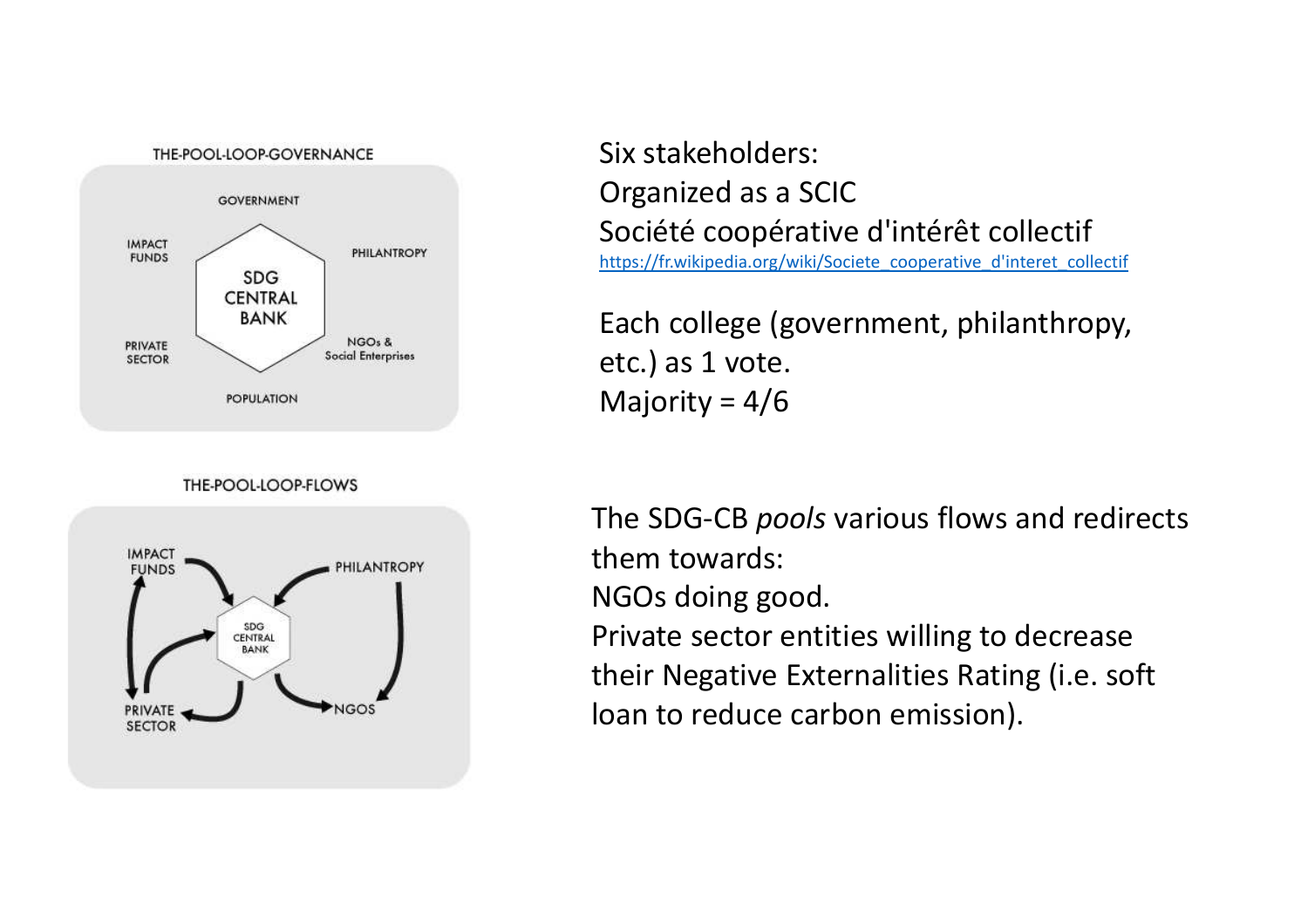

Private sector companies with Negative Externalities Ratings (NER) will strive to decrease their NER in order to pay less NER fee.

Doing good NGOs will strive to improve their Doing Good Rating (DGR) in order to receive more grants.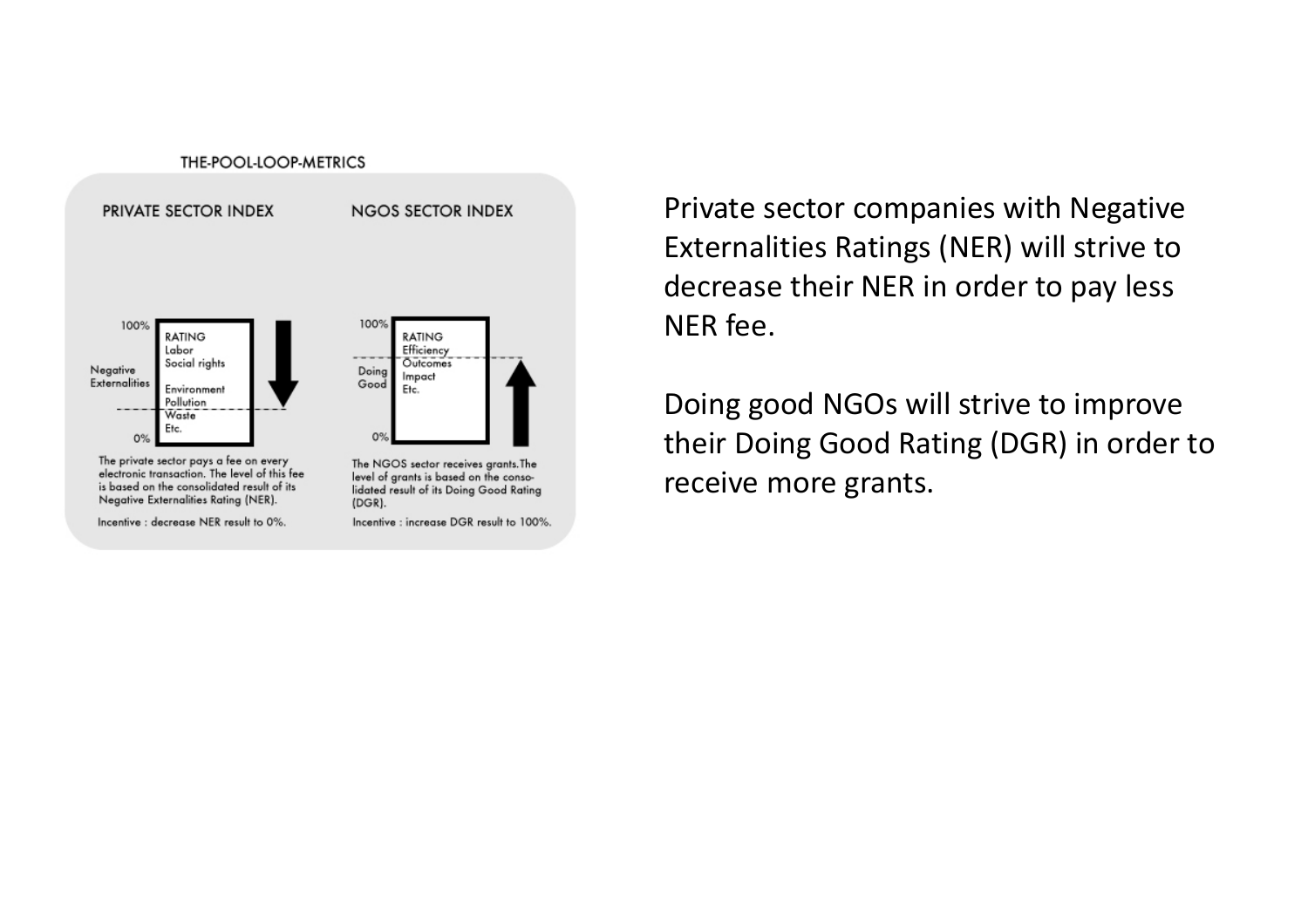### THE-POOL-LOOP-CLEARING-HOUSE



The SDG-CB has two main functions:

- 1. Fix the level of the basis point (bp) that will set the micro-tax level.
- 2. Fix the multiplier in order to leverage the value of grants (philanthropy) and impact loans (impact funds).